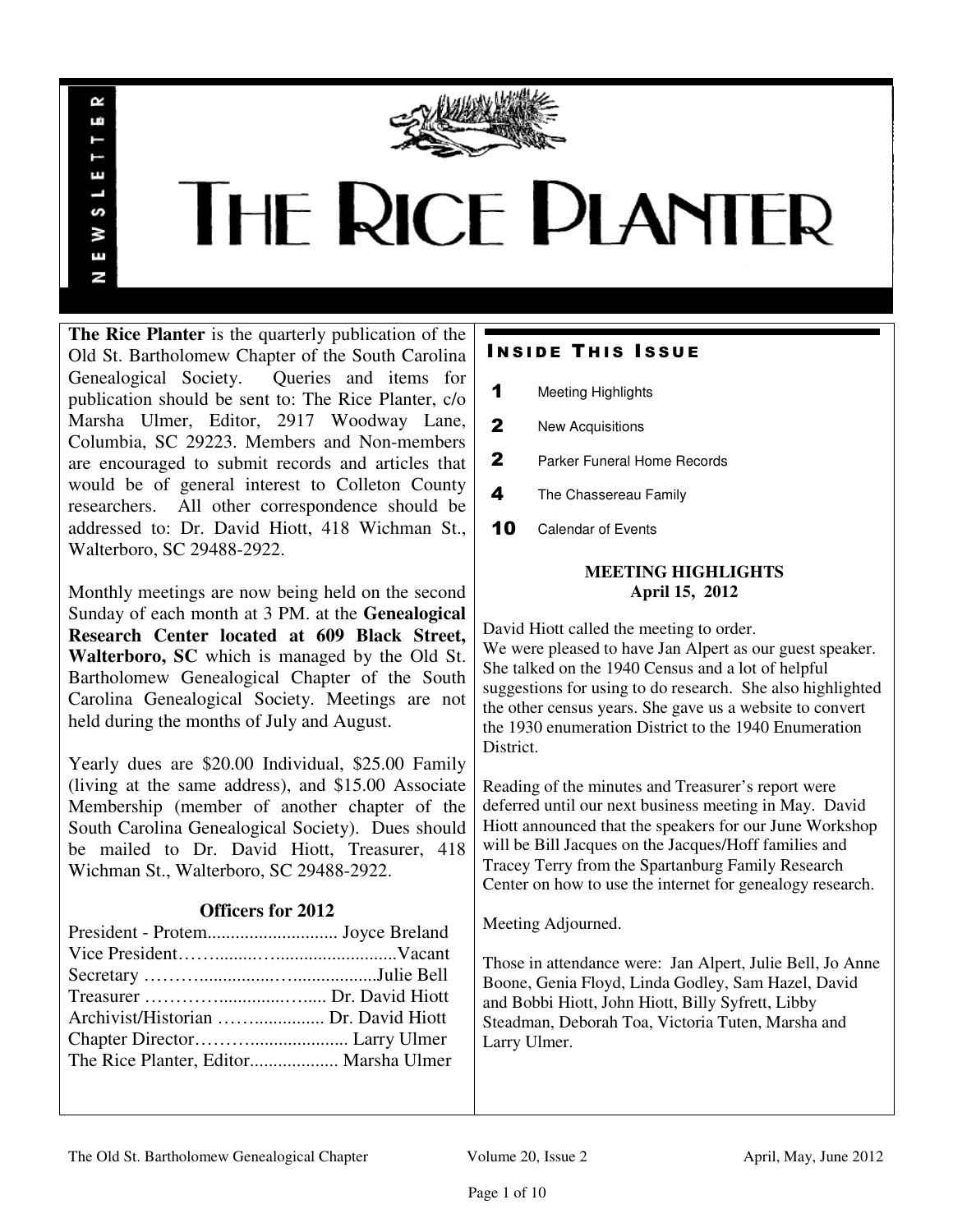#### **MEETING HIGHLIGHTS May 6, 2012**

David Hiott called the meeting to order.

Confirmation of Guest Speakers for the Annual Chapter Workshop. They are to be Bill Jacques and Tracy Terry. Larry Ulmer to email flyer to all membership. David Hiott will see that it is announced in The Press and Standard, The Colletonian, and The Post and Courier.

Treasurer's report given and accepted. There will be no meeting in July and August. We are in need of speakers for the September and November meetings.

The contract has been renewed for the Research Center Facility.

It was suggested that we do an updated inventory of all equipment and furnishings and that it be sent to Larry Ulmer for safekeeping.

Meeting adjourned.

Those in attendance were: Julie Bell, Joyce Breland, David and Bobbi Hiott, Larry and Marsha Ulmer.

#### **WORKSHOP HIGHLIGHTS June 9 , 2012**

Our Annual Chapter Workshop was opened by David Hiott.

Larry Ulmer introduced  $1<sup>st</sup>$  guest speaker, Bill Jacques. Mr. Jacques is a retired insurance executive from the Atlanta area; he was born in Walterboro and reared in Cottageville. He spoke on the spelling variations of Jacques, Jaques, Jakes, etc and the meaning of the name in various languages. He discussed his DNA results and presented a review of German history and emigration to the New World as a backdrop to his family history.

During a short break, Victoria Tuten announced that the Hampton County Historical Society will soon include a genealogy center. They will host a workshop on Saturday, July  $28<sup>th</sup>$  at 10:00 AM at the Greater Faith International Ministries on Caroline Ave. Speakers will be David Hiott and Wevoneeda Minus. Tracey Terry announced that the Charleston Family History Center will have a Genealogy Workshop on Sat., Oct. 27<sup>th</sup>.

David Hiott introduced 2<sup>nd</sup> guest speaker, Tracey Terry. She is the Director of the Family History Center in Spartanburg, SC. Tracey shared a lot of great tips for researching on the internet. Among the sites she discussed were: Google Books, You Tube, Dead Fred, What was there?, Twitter, Pinterest, Skype, Family Search, Fold 3, Find A Grave, Billion Graves, and Ancestry.com. She walked us through all the tools and features of the Family Search.org website.

Following the speakers, the Research Center was open to all attendees interested on researching their families.

Those in attendance were: Julie Bell, JoAnn Boone, Joyce Breland, Milton A. Carson, Deborah Getter, Sam Hazel, George Hearn, Sandy Hearn, Bobbie and David Hiott, Kaye Hull, William and Anne Jacques, Julie James, Deborah Jenkins, Joy M. Lawson, Billy J. McGinnis, Lynn Polk, Janice Sauls, Libby Steadman, Tracey and Lee Terry, Victoria Tuten, Larry and Marsha Ulmer, and Sherry Walker.

#### **NEW ACQUISITIONS TO OLD ST. BARTHOLOMEW GENEALOGICAL CHAPTER RESEARCH CENTER**

#### **Name of Item Donor CONSUMER**

The Citadel Alumni 1983 Tracey Terry Memorial Inscriptions of Dorchester County by UDCHS OSBGC

#### **PARKER FUNERAL HOME RECORDS**

#### **Thompson, Nellie McConoughey**

b. Aug 12 1888 Grant, Iowa

d. Jul 14 1956 Cottageville, SC

bur: Riverview Memorial Cemetery, Charleston, SC

- Spouse: Anton S. Thompson
- Sons: Tech Sgt. Max Thompson of West Palm Beach, FL Chief Basil Thompson of Norfolk, VA Tech Sgt. Eugene V. Thompson in Air Force in London
- Dau: Mrs. O. C. Gerald of Charleston, SC Mrs. D. H. Ketchum of Warner Robbins, GA Mrs. Dandridge of Cottageville, SC
- Bro: Orville McConoughley of North Dakota Kenneth McConoughley of North Dakota
- Sis: Mrs. Gladys Rothe of California Mrs. Bill Greb of North Dakota Mrs. Richard Krutson of Crookston, Minn

#### **VonLehe, Eugene Fred**

b. Jan 27 1898 Walterboro, SC

d. Sep 03 1956 Colleton County Hospital, Walterboro, SC

- bur: Live Oak Cemetery, Walterboro, SC
- Father: John D. VonLehe b. Walhalla, SC
- Mother: Annie Peterman b. Hampton County, SC
- Bro: D. P. VonLehe of Walterboro, SC Dr. J. A. VonLehe of Walterboro, SC Sis: Miss Harriett VonLehe of Walterboro, SC
- Miss Annie VonLehe of Walterboro, SC Miss Addie VonLehe of Walterboro, SC Mrs. L. L. Erwin of Greenwood, SC

Veteran of World War I

#### **Warren: Willie C.**

- b. Colleton County, SC
- d. Oct 30 1956 Jacksonville Hospital
- bur: Greenlawn Cemetery Spouse: Phillis Birch
- Occ: Retired Salesman
- Father: Charles W. Warren b. Colleton County, SC
- Mother: Amanda Thompson b. Colleton County, SC
- Step-Son: John C. Birch of Kansas

James A. Birch of Jacksonville, FL (Univ. of FL)

Step-Dau: Mrs. Bert Hebbron of Columbia, SC

Bro: A. P. Warren of Savannah, GA

 James Warren of Walterboro, SC Sis: Mrs. H. E. Mitchum of Columbia, SC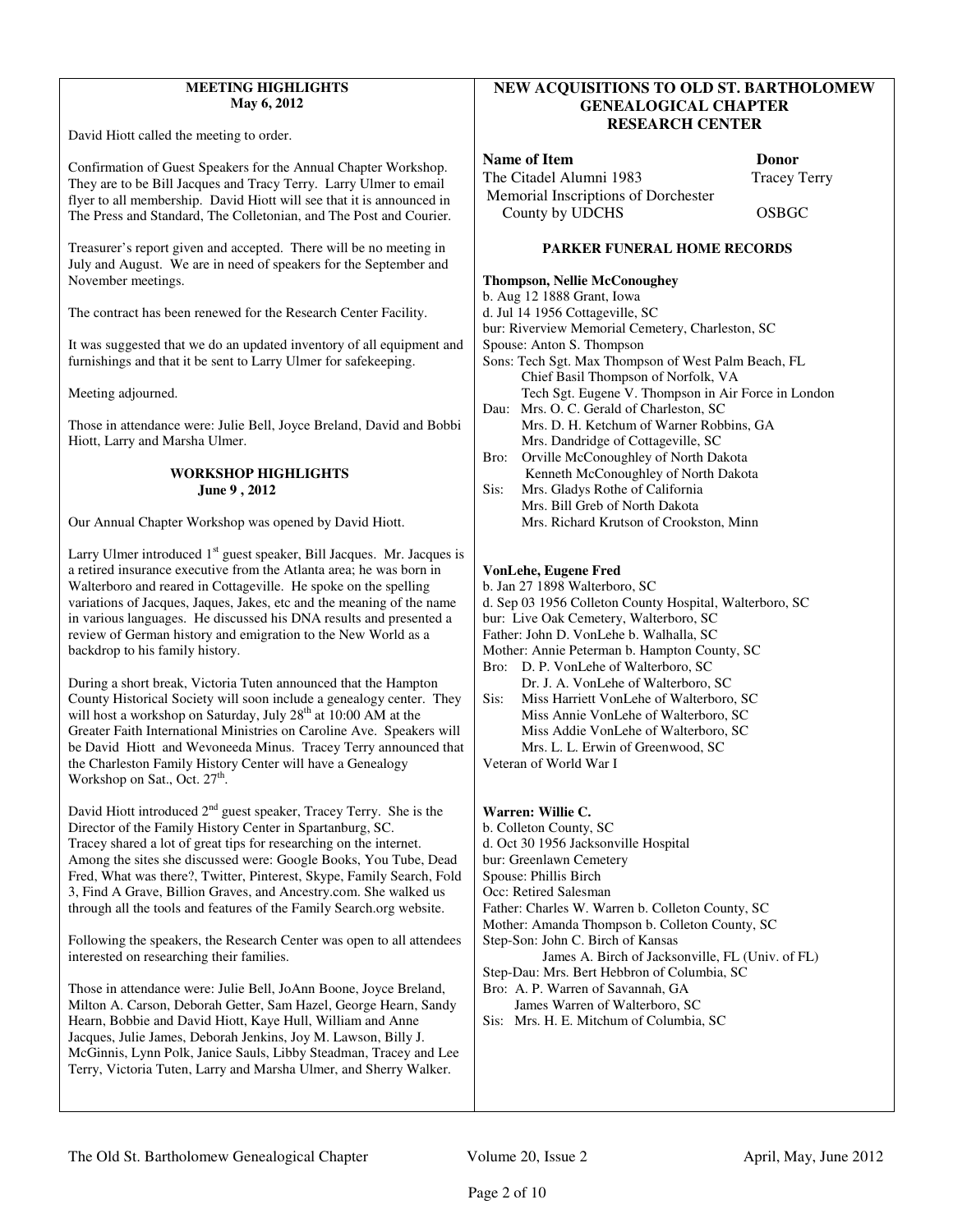#### **PARKER FUNERAL HOME RECORDS Cont'**

#### **Wichman, Sarah Georgia Solomans**  b. Nov 08 1865 Dublin, GA d. Oct 26 1956 Colleton County Hospital, Walterboro, SC bur: Live Oak Cemetery, Walterboro, SC Spouse: R. H. Wichman Father: Henry Elliott Solomans b. Beaufort, SC Mother: Miss Davis b. Beaufort, SC Sons: Albert H. Wichman of Walterboro, SC Frampton P. Wichman of Miami, FL Dau: Mrs. J. C. Kellum of Baltimore, MD Mrs. I. M. Fishburne of Walterboro, SC 8 Grandchildren **Wilson, Kenneth Lee**  b. Oct 25 1903 Roanoke, VA d. Jan 07 1956 Walterboro, SC bur: Tombstone Cemetery, Roanoke, VA Spouse: Dora Fay Colbert Occ: Railway Bus. Supervisor in Augusta, GA Father: George Edward Wilson b. Bedford, VA Mother: Mary Lucy Newsome b. Craig County, VA Dau: Miss Rebecca Fay Wilson of Columbia, SC Bro: John Edward Wilson of Lynchburg, VA Howard W. Wilson of Walterboro, SC Sis: Miss Ruth Wilson of Roanoke, VA Mrs. Gordon Antrip of Roanoke, VA **Young, Howard Lee**  b. Jan 02 1911 Wisconsin d. Apr 27 1956 Colleton County Hospital, Walterboro, SC bur: Rhinelander Demo Cemetery Spouse: Dora Kuchman Occ: Retired Truck Driver Father: Edward L. Young b. Iowa Mother: Lesta Young b. Indiana Sons: Richard Allen Young of Michigan David Young of Michigan Edward Young of Michigan Bro: Robert Young of Wisconsin James Young of Washington Gordon Young of Florida Sis: Mrs. Nina Hopper of Oregon Mrs. Kathrine Nayer of California Mrs. Dora Walker of Alaska Miss Lena Young of Wisconsin Miss Alice Young of Wisconsin Miss Margie Young of Wisconsin Miss Terrill Young of Virginia **Ackerman, Caroline Elizabeth "Carrie"**  b. Jul 24 1881 Colleton County, SC d. Oct 29 1957 Cottageville, SC bur: Cottageville Cemetery, Colleton County, SC Father: Richmond N. Ackerman b. Dorchester County, SC Mother: Elvira Jaques b. Colleton County, SC Bro: Fred R. Ackerman of Meggetts, SC Paul W. Ackerman of Cottageville, SC Sis: Miss Maggie Ackerman of Cottageville, SC

#### **PARKER FUNERAL HOME RECORDS Cont'**

**Ackerman, Ellison Williams**  b. Feb 13 1889 Cottageville, SC d. Aug 03 1957 Colleton County Hospital, Walterboro, SC bur: Cottageville Cemetery Occ: Retired Farmer and worked for Port of Embarkation of Charleston Father: H. L. Ackerman b. Cottageville, SC Mother: Amanda Emerson Willis b. Cottageville, SC Bro: E. H. Ackerman of Hendersonville, SC C. E. Ackerman of St. George, SC Sis: Mrs. Lillie Free of Cottageville, SC Mrs. T. S. Willis of Cottageville, SC Mrs. E. T. Hiers of Round O, SC Mrs. J. B. Sanders of Walterboro, SC Mrs. G. F. Hiott of Charlotte, NC Mrs. G. S. Pierce of Cottageville, SC **Ackerman, Irene Adams**  b. Apr 08 1917 Colleton County, SC d. Feb 24 1957 Colleton County Hospital, Walterboro, SC bur: Hughes Cemetery? Spouse: James W. Ackerman Father: Howard H. Adams b. Colleton County, SC Mother: Ada Ackerman b. Colleton County, SC Son: Jimmie Ackerman Jr (15 years) Newman H. Ackerman (2 years) Bro: Ellison Adams of Charleston, SC James Adams of Yemassee, SC William Adams of Cottageville, SC Sis: Miss Mary Adams of Cottageville, SC **Ackerman, Ralph Henry**  b. Jul 23 1892 Union City, NJ d. Jan 12 1957 Colleton County Hospital, Walterboro, SC bur: Live Oak Cemetery, Walterboro, SC Spouse: Jessie Simmons Occ: Retired Ambassador Father: Alva Ackerman b. Canada Mother: Grace Knox b. New York City Son: Ralph S. (Buck) Ackerman of California Bro: William Ackerman of New Jersey Sis: Mrs. Patterson of Hartford, Conn Mrs. Norman Crawford of New Jersey Mrs. George Reistiz of New Jersey **Ackerman, William Francis**  b. Mar 22 1889 Colleton County, SC d. Jun 19 1957 Roper Hospital, Charleston, SC bur: Cottageville Cemetery Spouse: Julia Peters Occ: Farmer Father: Richmond N. Ackerman Mother: Eugenia Jackes Dau: Mrs. A. M. Huggins of Hemingway, SC Mrs. John H. Peurifoy of Walterboro, SC Mrs. Paul A. Nelson of Jacksonville, FL Half-Bro: Holland Peters of Charleston, SC Frank Peters of St. George, SC Sis: Mrs. W. F. Jacques of Bowman, SC Mrs. Eva Hutto of St. George, SC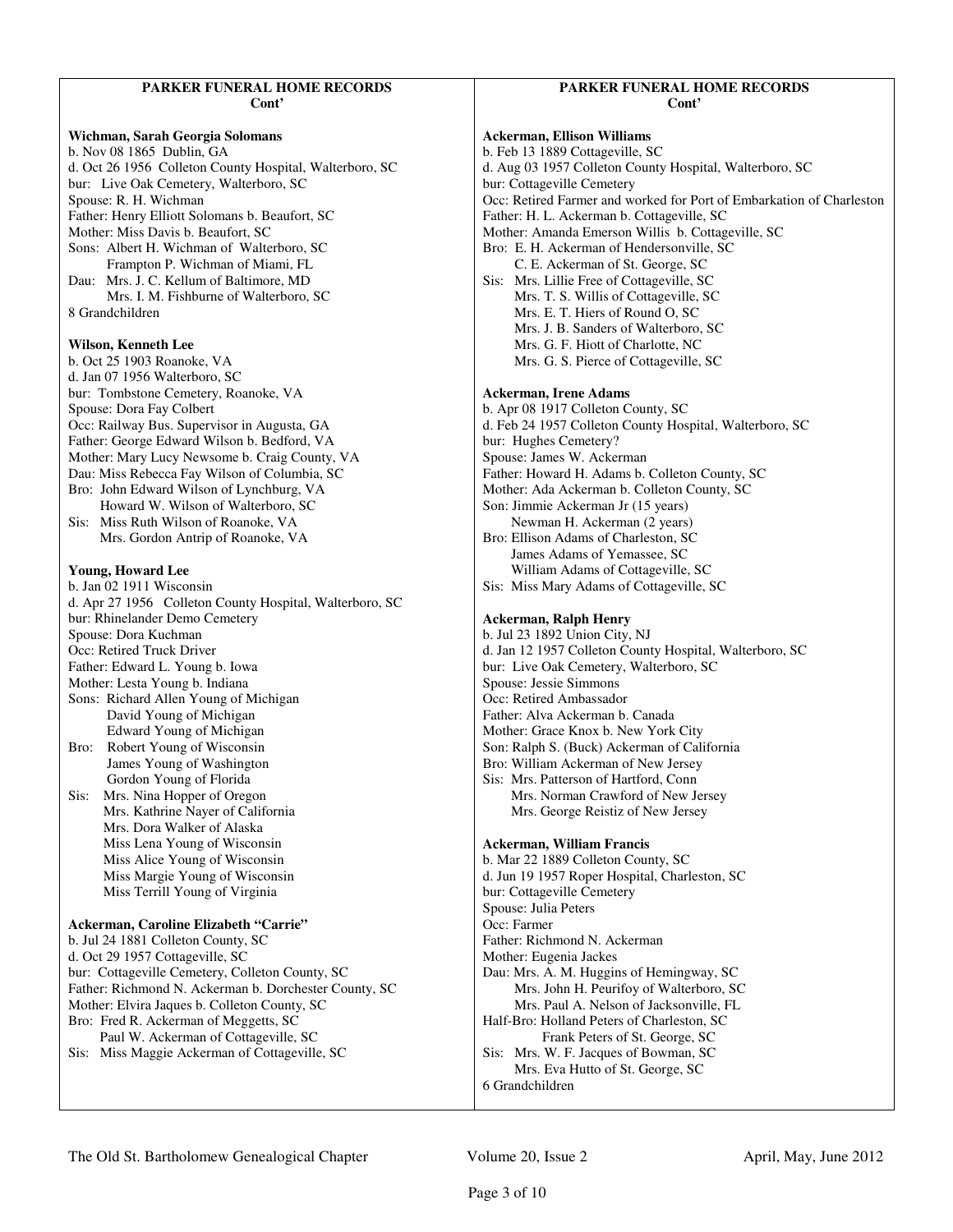#### **DESCENDANTS OF JOHN (JEAN) CHASSEREAU SR Cont' Generation Four**

 41. **Elizabeth Jane "Eliza" Varn**, born Sep 8 1814 in Barnwell County, SC. She married (1) **Charles Frederick Rentz**, Nov 2 1829 (See marriage to number 40).

*Children:*

(See marriage to number 40)

 She married (2) **William McCormick**, Nov 13 1834, born in Barnwell County, SC (son of **William McCormick** and **Sarah Elizabeth Howell**), died Jun 05 1849 in Charleston, SC.

*Children:*

- 163 iii. Sarah Jane McCormick, born Nov 13 1835 in Barnwell County, SC.<br>164 iv. Elizabeth "Eliza" McCormick, born Jan 31 1838 in Barnwell County
- iv. Elizabeth "Eliza" McCormick, born Jan 31 1838 in Barnwell County, SC.
- + 165 v. George William McCormick born May 12 1840.
	- 166 vi. Julie Ann McCormick, born Aug 18 1842 in Barnwell County, SC.
	- 167 vii. Lavinia McCormack, born about 1844 in Barnwell County, SC.
- + 168 viii. John Aaron McCormick born about 1847.
- 169 ix. Lazarus Brown McCormick born Jan of 1850.
- 42. **Daniel Richard Varn**, born Jan 16 1817 in Barnwell County, SC, died Nov 1 1863 in Appling County, Ga, buried in Jeff Davis County, GA. He married (1) **Eliza Tucker**, Aug 9 1835, died Feb 3 1837. He married (2) **Margaret "Peggy" Copeland**, Apr 27 1837, born Jan 23 1820 in Colleton County, SC (daughter of **William Isaac Copeland** and **Lydia Susan**), died Jul 17 1899 in Jeff Davis County, GA, buried in Rocky Branch Cemetery, Jeff Davis County, Ga.
	- *Children:*
	- 170 i. George Washington Varn, born Apr 24 1838 in Barnwell County, SC, died Jul 30 1864 in Petersburg, Va. He served in Civil War.
	- 171 ii. Infant Varn, born Sep 22 1839, died Sep 22 1839.<br>172 iii. Aaron Beniamin Varn, born Oct 29 1840, died De
	- 172 iii. Aaron Benjamin Varn, born Oct 29 1840, died Dec 14 1863, He served in Civil War.<br>173 iv. Sarah Ann Jane Varn, born Apr 22 1844 in Barnwell County, SC, died Feb 6 1919 in
	- iv. Sarah Ann Jane Varn, born Apr 22 1844 in Barnwell County, SC, died Feb 6 1919 in Jeff Davis County, GA, buried in Hazlehurst City Cemetery, Jeff Davis County, GA. She married James C. Tuten, Jul 25 1865, born May 25 1845, died Dec 4 1932 in Jeff Davis County, GA, buried in Hazlehurst City Cemetery, Jeff Davis County, GA, He served in Civil War, occupation Mail Carrier as of 1880 Census.
	- 174 v. Thomas Josiah Varn, born Oct 21 1846, died Dec 14 1864, He served in Civil War.
	- + 175 vi. Susan Marilla Elizabeth Varn born Jun 22 1848.
	- + 176 vii. Jacob Elijah Varn Sr born Apr 28 1850.
	- + 177 viii. John Wesley Varn born Mar 29 1853.
	- + 178 ix. Mary Ann M. Varn born Sep 01 1855.
	- x. Lazarus Berry Franklin Varn born about 1858.
	- + 180 xi. Isaac Ezekial Varn born Aug 9 1860.
- 43. **Mary Elizabeth Varn**, born Nov 18 1820 in Barnwell County, SC, died Nov 4 1837 in South Carolina.

She married **John Martin**, Aug 11 1836, died about 1842.

- *Children:*
- 181 i. Mary Elizabeth Martin, born Oct 25 1837.
- 182 ii. John Martin.

#### 44. **Sarah "Anna" Varn**, born Nov 2 1828 in Barnwell County, SC, died in Barnwell County, SC. She married **Lazarus Brown Murdaugh**, Nov 10 1842, born about 1817 in Barnwell County, SC (son of **Josiah Putnam Murdaugh** and **Mary "Ursula" Varn**).

- *Children:*
- 183 i. Ursula Murdaugh, born about 1844.
- + 184 ii. Josiah Putnam "Joe" Murdaugh born Mar 10 1846.
- + 185 iii. Elizabeth Murdaugh born about 1848.
- + 186 iv. John George Murdaugh born Dec 16 1850.
	- 187 v. Susan Murdaugh, born about 1853. She married Jacob Dickson.
- + 188 vi. Mary C. Murdaugh born Jul 25 1854.
- + 189 vii. Anna L. Murdaugh born about 1855.
- + 190 viii. Caroline W. "Carrie" Murdaugh born Jun 09 1858.
- + 191 ix. Sarah "Margaret" or "Maggie" Murdaugh born Nov 02 1860.
- + 192 x. Clementine Elizabeth "Clem" Murdaugh born Feb 01 1863.
	- 193 xi. Lazarus Brown Murdaugh, born about 1866.

46. **Lytle "Berry" Varn**, born Feb 09 1819, died Sep 26 1876, occupation Reverend. He married (1) **Anne DeLoach**, about 1841, born Jan 07 1822 (daughter of **William Allison DeLoach** and **Permelia Ellis**), died Apr 28 1860. *Children:*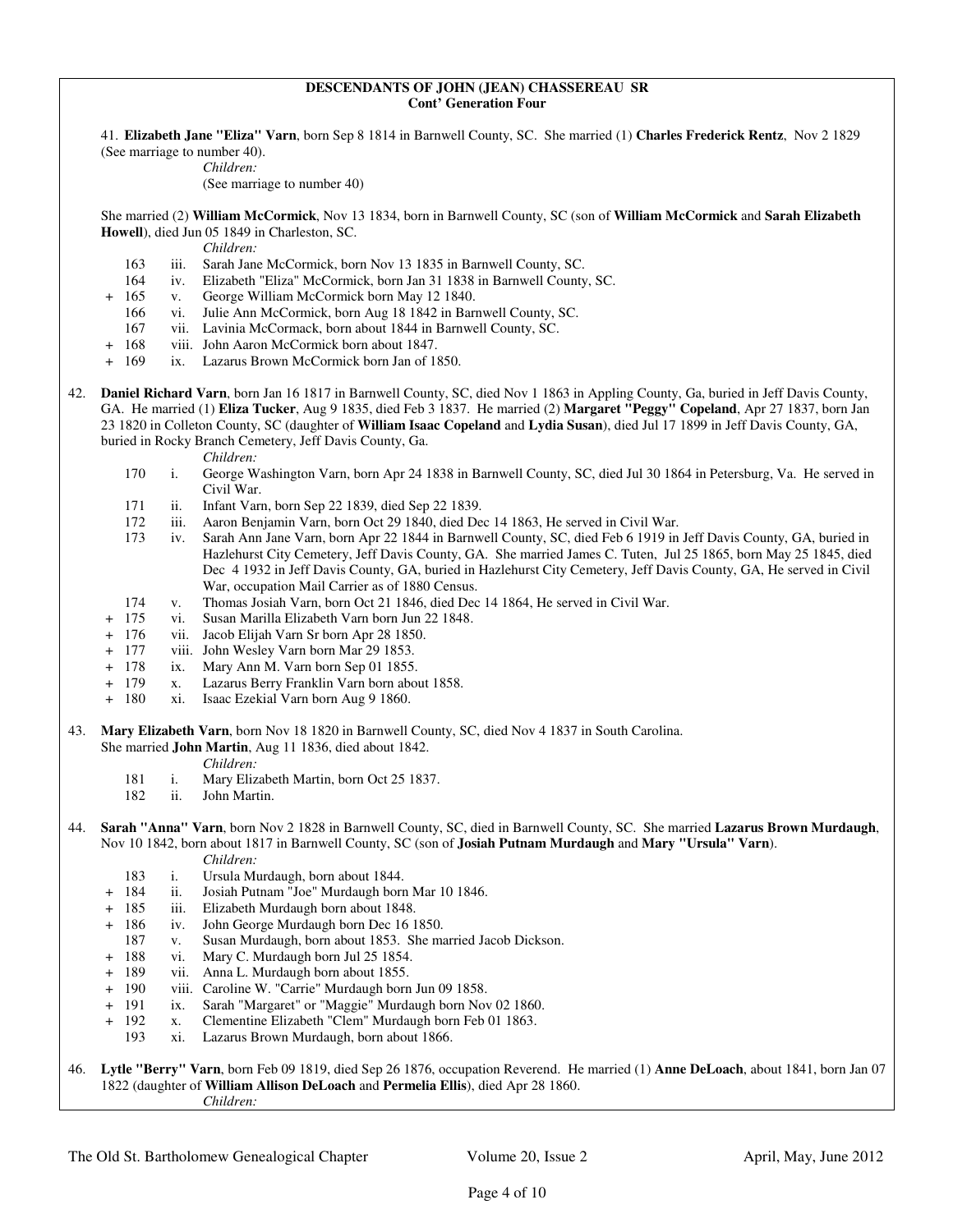- 194 i. Little Berry Varn Jr, born Apr 03 1843, died about 1851.
- ii. Sarah Permelia "Sallie" Varn born May 29 1845.
- + 196 iii. Aaron Sonny Varn born Aug 14 1848.
	- 197 iv. James Bascom Varn, born Dec 21 1854, died about 1863.
- 198 v. Laura Isabella Varn born Oct 10 1856.
- 199 vi. Henrietta Varn born Jun 25 1858.
- 200 vii. Georgianna Pauline Varn born Jun 25 1858.
	- 201 viii. Gabriel Ashley Varn, born Feb 07 1860, died Jun of 1860.
- He married (2) **Anna K. Matilda Rich**, born about 1836, died Aug 19 1863.
	- *Children:*
- + 202 ix. Matilda "Mattie" Varn born Aug 9 1863.

He married (3) **Mary Elizabeth Rich**, Oct of 1864, born about 1832.

- 47. **James George Varn**, born Apr 18 1821 in Colleton County, SC, died Jan 12 1890 in Hampton County, SC, occupation Judge. He married **Laura Margaret "Fannie" DeLoach**, born about 1826 in Hampton County, SC (daughter of **William Allison DeLoach** and **Permelia Ellis**), died about 1888.
	- *Children:*
	- + 203 i. Mary Elizabeth "Betty" Varn born about 1845.
		- 204 ii. Aaron Varn III, born about 1847 in South Carolina, died about 1864 in South Carolina.
		- 205 iii. William DeLoach Varn, born about 1848 in South Carolina, died about 1865.
	- + 206 iv. Rebecca A. "Annie" Varn born May 16 1849.
		- 207 v. John Lucius Bellinger Varn, born about 1851, died about 1862.
		- 208 vi. Little Berry Varn II, born about 1853 in South Carolina, died about 1880. He married Ann Snider.
	- + 209 vii. Gabriel Varn born Sep 26 1854.
	- + 210 viii. Sarah "Fannie" Mixson Varn born Nov 10 1856.
	- + 211 ix. James S. Varn born Sep of 1859.
	- 212 x. Asbury "Tommy Clyde" Varn, born Mar of 1860.
	- 213 xi. Lawrence J. Varn, born May of 1862.
	- 214 xii. Benjamin Franklin Varn born Nov 6 1863.
	- 215 xiii. Sidney Green Varn born Nov 07 1864.
	- 216 xiv. Louisa D. "Lilly" Varn, born about 1866, died about 1893.
	- + 217 xv. Walter J. Varn born about 1868.
- 48. **Aaron Elisha Varn**, born Nov 17 1824, died Jan of 1885. He married **Louise Muller**, Jan 10 1853 in Platt Springs, SC, born in Sandy Run, SC.

#### *Children:*

- + 218 i. Henry Aaron Varn born Oct 07 1854.
- + 219 ii. William Muller Varn born Nov 8 1856.
- + 220 iii. Mary "Ella" Varn born Oct of 1858.
- + 221 iv. James Eddie Varn born Jul 21 1861.
- + 222 v. John Wingard Varn born Apr 08 1863.
	- 223 vi. Wilhelmina Varn, born about 1873.
	- 224 vii. Gerhard DeLoach Varn, born about 1871, died Apr of 1892. Gerhard Deloach Varn died in his final year of college. He was unmarried.
- 49. **Gabriel Varn**, born Jul 20 1827, died Sep 13 1893, buried in Varn Family Cemetery, Colleton Co, SC. He married (1) **Adeline Miley**, born Feb 03 1833 (daughter of **David Miley** and **Anna Varn**), died Nov 04 1867, buried in Varn Family Cemetery, Colleton Co, SC. *Children:*
	- + 225 i. James H. Varn born Apr 12 1855.
	- ii. Aaron C. Varn born Aug 19 1859.
	- + 227 iii. Leander Hudson "Lea" Varn born Oct 20 1861.
	- + 228 iv. David Miley Varn born Jan 28 1864.
	- + 229 v. Mary Adeline Varn born Jan 23 1866.
		- 230 vi. Gabriella Varn.

 He married (2) **Ann Elizabeth Muller**, born May 06 1821, died Jul 03 1891, buried in Varn Family Cemetery, Colleton Co, SC. **Ann**: According to the Railroad and Sawmills Varnville, SC 1872-1997 Page 386 stated Ann E. Muller Wingard was married a second time to Gabriel Varn, brother of the Rev. Little Berry Varn (no children from this union).

51. **J. Francis Chassereau**, born Oct 14 1837 in Barnwell County, SC, died Sep 23 1866 in Barnwell County, SC. He married **Louisa Mahala Chitty**, Oct 14 1857, born Jan 19 1836 (daughter of **William McMillan Chitty** and **Mary Beard "Molly" Sease**), died Apr 19 1904, buried in Mount Calvary Baptist Church Cemetery, Elko, SC.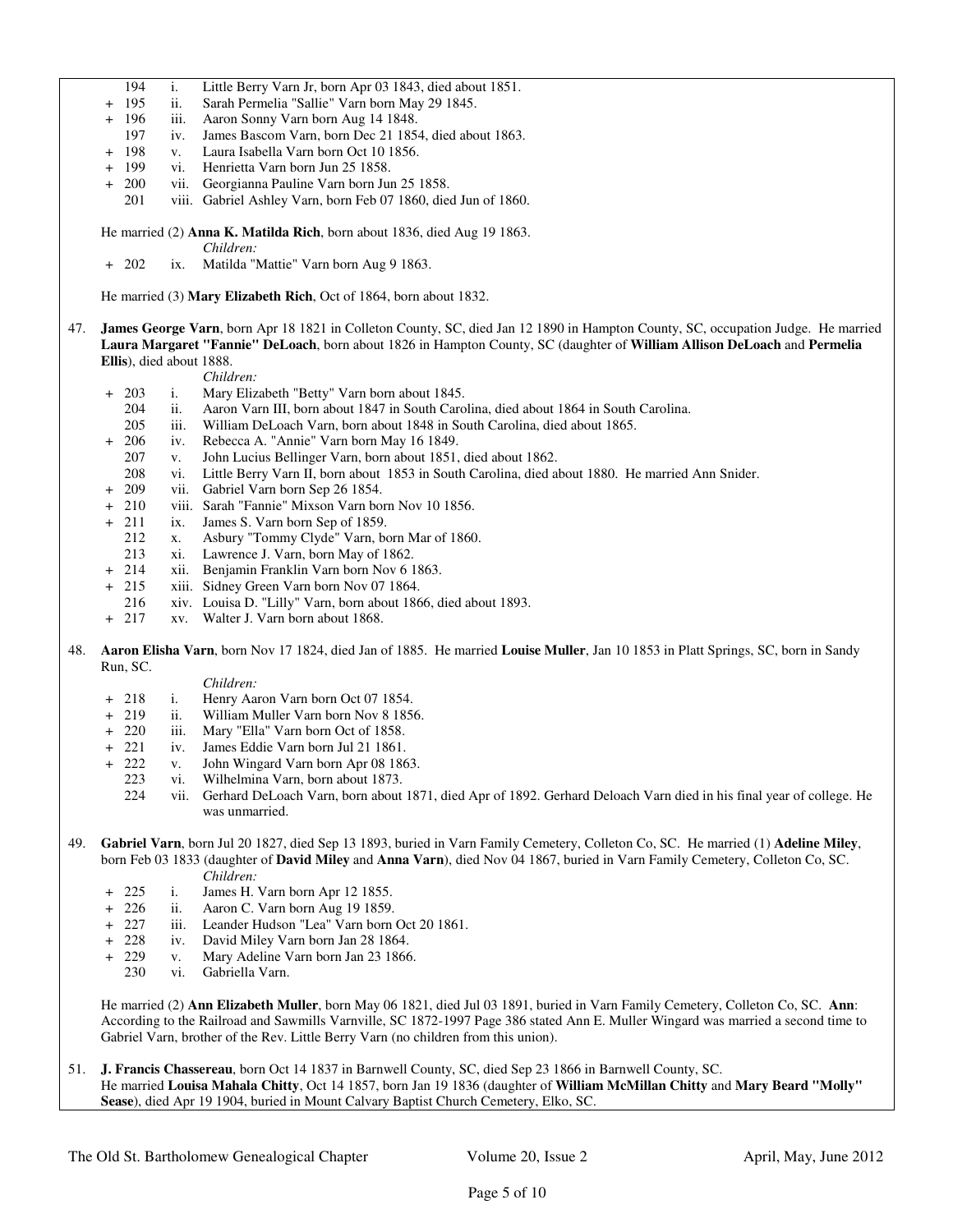*Children:*

- + 231 i. Ida Ilene Chassereau born Mar 20 1859.
- + 232 ii. George Leonard Chassereau born about 1860.
	- iii. Henry Francis Chassereau, born about 1862, died about 1891.
- 53. **John Francis "Big John" Chassereau**, born Oct 18 1835 in Barnwell County, SC, died Mar of 1908 in Colleton County, SC, buried in Doctor's Creek Baptist Church, Walterboro, SC. He married **Eliza "Lisa" Fender**, about 1858 in Barnwell County, SC, born Jan of 1832 in Colleton County, SC (daughter of **John Jacob Fender** and **Sarah Hiers**), died after 1900, buried in Doctor's Creek Baptist Church, Walterboro, SC. John Chassereau and Lisa Fender Chassereau had seven children.
	- *Children:*
	- + 234 i. Lala Adaline Chassereau born Apr 06 1859.
	- + 235 ii. Aaron Benjamin "Bennie" Chassereau born Dec of 1863.
	- iii. Carrie A. Chassereau born Feb 25 1872.
- 57. **Laura Pinky "Pink" Chassereau**, born Sep 22 1850 in Bamberg County, SC, died Jan 20 1902 in Ehrhardt, Bamberg County, SC. She married **Elmore "Francis" Kinard**, born Aug 06 1836 in Bamberg County, SC (son of **John Hansford Kinard** and **Rachel Bazzle**), died Jan 13 1904.

- *Children:*<br>+ 237 i. Laura Kin i. Laura Kinard born Feb 29 1868.
- + 238 ii. Perry Manor Kinard born Jan 11 1871.
- 239 iii. Rosa Lee Kinard, born Feb 22 1873, died Mar 11 1913, buried in St John's Baptist Church, Ehrhardt, SC.
- + 240 iv. Hattie Elizabeth Kinard born Jun 22 1874.
- + 241 v. Minnie Docia Kinard born Feb 02 1876.
	- 242 vi. Walter D. Kinard, born Feb 01 1878 in Bamberg County, SC, died Nov 05 1953 in Bamberg County, SC, buried in St John's Baptist Church, Ehrhardt, SC. He married Evangeline Bell "Vangie" Bazzle, Mar 22 1905 in Bamberg County, SC, born Mar 23 1885 in Bamberg County, SC (daughter of Jacob Henry Bazzle and Cornelia Elliott Hiers), died Dec 17 1966 in Bamberg County, SC, buried in St John's Baptist Church, Ehrhardt, SC.
- + 243 vii. Augustus Thomas "Gus" Kinard born Oct 14 1881.<br>+ 244 viii. Cary Miles Kinard born Sep 29 1883.
- viii. Cary Miles Kinard born Sep 29 1883.
	- 245 ix. James Monroe Kinard, born Apr 10 1886, died Sep 21 1913, buried in St John's Baptist Church, Ehrhardt, SC. He married Sarah Ayer, born May 31 1892 (daughter of George Randolph Ayer and Sarah Ann Williams), died Aug 09 1912, buried in St John's Baptist Church, Ehrhardt, SC.
- 58. **Martin Elmore Chassereau**, born about 1834 in Bamberg County, SC, died Jul 06 1910 in Hampton County, SC. After the death of Georgianna, Martin married Adella. 1899 as indicated by the 1900 Census. Adella (probably previously married had eight children and only 2 living by 1900 Census. Martin was living with his daughter Ola and son in law William Hadwin in 1910 which would lead us to believe that Adella passed away between 1900 and 1910.

 He married (1) **Georgeanna Chitty**, about 1858, born Nov 24 1837 in Lowndes County, GA (daughter of **Allan B. Chitty** and **Diane Varn**), died Jun 27 1895 in South Carolina, buried in Hopewell Baptist Church, Hampton, SC. **Georgeanna**: Error made in the reading or recording of the death date Jun 27 1885, it was written on the tombstone of Georgeanna Chassereau as Jun 27 1895.

*Children:*

- + 246 i. George Washington "Tom" Chassereau born Apr 12 1850.
- ii. Amanda Diane Chassereau born Jul 2 1861.
- 248 iii. Ella Rebecca Chassereau born Jun 04 1866.
- 249 iv. Ola America Chassereau born Jul 06 1868.
- 250 v. Florrye Chassereau, born about 1875.
- + 251 vi. Luther Butler Chassereau born Sep 24 1885.

He married (2) **Adella V. Unknown**, about 1899, born about 1844.

59. **James E. Chassereau**, born about 1836 in Barnwell County, SC, died Before 1864. He married **Mary Elizabeth "Lizzie or Pollie" Rentz**, born May 05 1828 in Colleton County, SC (daughter of **Isaac Rentz** and **Keziah Kirkland?**), died Jul 28 1904, buried in Live Oak Cemetery, Walterboro, SC.

*Children:*

- 252 i. Louis W. Chassereau, born Feb 27 1860, died Aug 15 1896, buried in Live Oak Cemetery, Walterboro, SC.
- 60. **Cornelia Ethel Chassereau**, born Jul 17 1838, died Sep 30 1911. She married **Isaac "Henry" Mitchum**, about 1857, born Feb of 1840 in Colleton County, SC (son of **Jenkins Mitchum** and **Catherine Unknown**), died Dec 09 1932 in Ehrhardt, Bamberg County, SC. *Children:*
	- 253 i. Washie Rebecca "Tine" Chassereau, born Sep 14 1859 in Barnwell County, SC, died Oct 25 1935 in Bamberg County, SC, buried in Chassereau-Bazzle Cemetery, Ehrhardt, SC.
	- + 254 ii. Susan Ethel "Rosa Sue" Chassereau born Aug 25 1862.
	- iii. Alice Nora Chassereau, born Nov 10 1866 in Barnwell County, SC, died Dec 23 1943 in Bamberg County, SC, buried in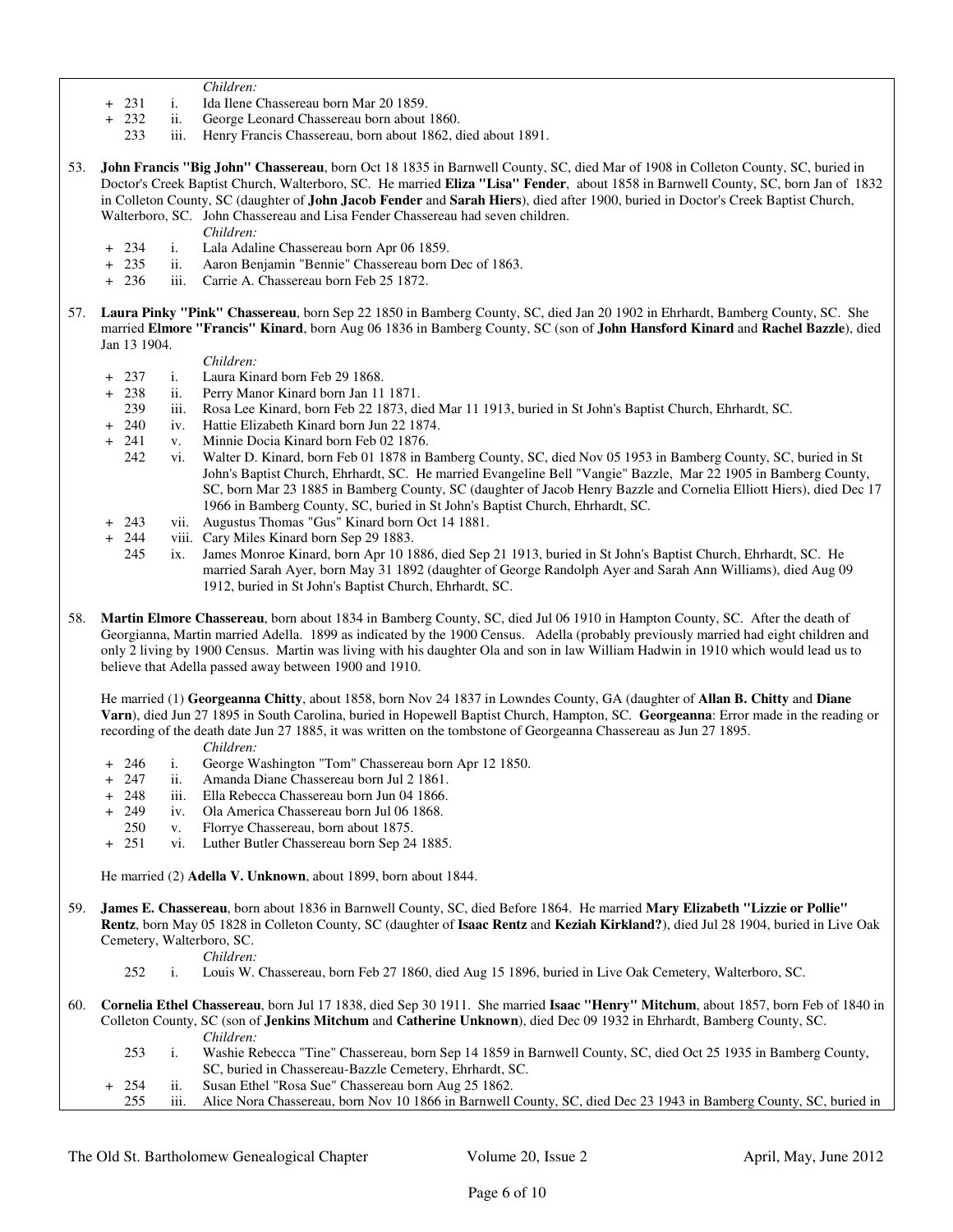- Chassereau-Bazzle Cemetery, Ehrhardt, SC. She married Henry Johns.
- + 256 iv. William Lewis Mitchum born Mar 26 1868.<br>+ 257 v. Wade Hampton Mitchum born Jul 23 1870.
- + 257 v. Wade Hampton Mitchum born Jul 23 1870.<br>+ 258 vi. Isaac Henry Mitchum born Jun 19 1873.
- vi. Isaac Henry Mitchum born Jun 19 1873.
- + 259 vii. Julia Elbertie "Bertie" Mitchum born Mar 25 1876.
- 61. **Sarah E. "Sallie" Chassereau**, born Dec 25 1840 in Barnwell County, SC, died Jan 03 1917 in Hampton County, SC.

 She married **Uzziah W. Rentz**, about 1865 in South Carolina, born about 1841 in Barnwell County, SC (son of **Isaac Rentz** and **Keziah Kirkland?**), died about 1906 in Varnville, Hampton County, SC. **Uzziah**: In the obituary of his son, Barney Rentz; Barney's father is listed as Isaac Rentz.

#### *Children:*

- + 260 i. George Washington Rentz born Jan 14 1865.
- ii. Rosha Ann Rebecker Rentz born Apr 10 1869.
- + 262 iii. Noah William Rentz born Apr 23 1871.
	- 263 iv. Carrie Rentz, born about 1873.
- 264 v. Franklin Rentz, born about 1877.
- + 265 vi. Bijah Rentz born Nov 31 1878.
- + 266 vii. Barney Rasmie Rentz born Nov 30 1882.
- + 267 viii. Annie M. Rentz born Jan of 1884.
- 62. **John Henry Chassereau**, born Jul 10 1846 in Ehrhardt, Bamberg County, SC, died Nov 19 1881 in Ehrhardt, Bamberg County, SC, buried in Old Herndon Home Place, near Ehrhardt, SC. He married **Rebecca Agnes Bishop**, Feb 19 1870 in Ehrhardt, Bamberg County, SC, born Sep 26 1850 in Ehrhardt, Bamberg County, SC, died Feb 20 1891 in Ehrhardt, Bamberg County, SC, buried in Hopewell Baptist Church, Hampton, SC.
	- *Children:*
	- + 268 i. John Wyman Chassereau born May 11 1873.
		- 269 ii. Henry Isaac Chassereau, born Nov 10 1874 in Ehrhardt, Bamberg County, SC, died May 06 1956 in Ehrhardt, Bamberg County, SC, buried in Mt Pleasant Lutheran Church, Ehrhardt, SC. He married Cozy Irene Copeland, born Apr 16 1888 in Ehrhardt, Bamberg County, SC (daughter of G. Frank Copeland and Mary Sue Unknown), died Nov 15 1951 in Ehrhardt, Bamberg County, SC, buried in Mt Pleasant Lutheran Church, Ehrhardt, SC.
	- + 270 iii. Hiberney "Bernie" Chassereau born Apr 25 1876.
	- 271 iv. Willie Lee Chassereau born Jan 15 1878.
	- + 272 v. Jeremiah Joseph Chassereau born May 11 1879.
	- 273 vi. George Hallman Chassereau, born Jan 25 1872. He married Lizzie Davenport.
	- + 274 vii. Minerva Ann Chassereau born Feb 13 1881.

64. **William Isaac Chassereau**, born about 1850 in Barnwell County, SC, died Nov 18. Listed in Census 1880 Records (Ancestry.com) under Chasserean. He married (1) **Susan L. Unknown**, about 1870, born about 1838, died about 1880.

*Children:*

- 275 i. Emma Chassereau, born about 1874. She married Benjamin Lawton Edenfield, born Feb 09 1869 in Georgia (son of Silas Mercer Edenfield and Susan Elizabeth Pond), died Jun 22 1925 in Savannah, Chatham County, Ga.
- 276 ii. Julia Chassereau, born about 1875. She married Willie Phillips, about 1897.
- 277 iii. Joseph William "Joe" Chassereau, born Jun 13 1877 in Bamberg County, SC, died Jun 06 1931 in Great Falls, SC, buried in Great Falls, SC. He married (1) Lalla Unknown. He married (2) Eliza Susannah Platts.
- + 278 iv. Jacob Franklin Chassereau born Mar 17 1879.

 He married (2) **Charlotte Corabeth All**, married after 1880 census, born Aug 07 1839 (daughter of **Daniel All** and **Nancy O'Neal**), died in Hampton County, SC.

*Children:*

- + 279 v. Owen Wilson Chassereau born Feb 11 1884.
- 65. **Rebecca "Emma" Chassereau**, born Oct of 1852 in Barnwell County, SC, died May 13 1935 in Bamberg County, SC, buried in St John's Baptist Church, Ehrhardt, SC. She married **George Scott Shaw**, about 1876, born Nov 06 1854 in Bamberg County, SC, (son of **Mahala Shaw**), died Apr 09 1939 in Bamberg County, SC, buried in St John's Baptist Church, Ehrhardt, SC.

*Children:*

- + 280 i. Benjamin "Ben" Shaw born Jul of 1879.
- + 281 ii. Ella Viola Shaw born Sep 04 1880.
- + 282 iii. Lawrence Wilson Shaw born May of 1884.
- + 283 iv. Jesse Hay Shaw born Nov 17 1886.
- + 284 v. Hastings M. Shaw born Nov 17 1886.
- 
- + 285 vi. Flossie Rebecca Shaw born Nov of 1892. vii. Lougenia "Genia" Shaw born Sep 21 1893.

66. **Dock Wyman Chassereau**, born May 03 1856 in Barnwell County, SC, died Apr 07 1936, buried in Hopewell Baptist Church, Hampton,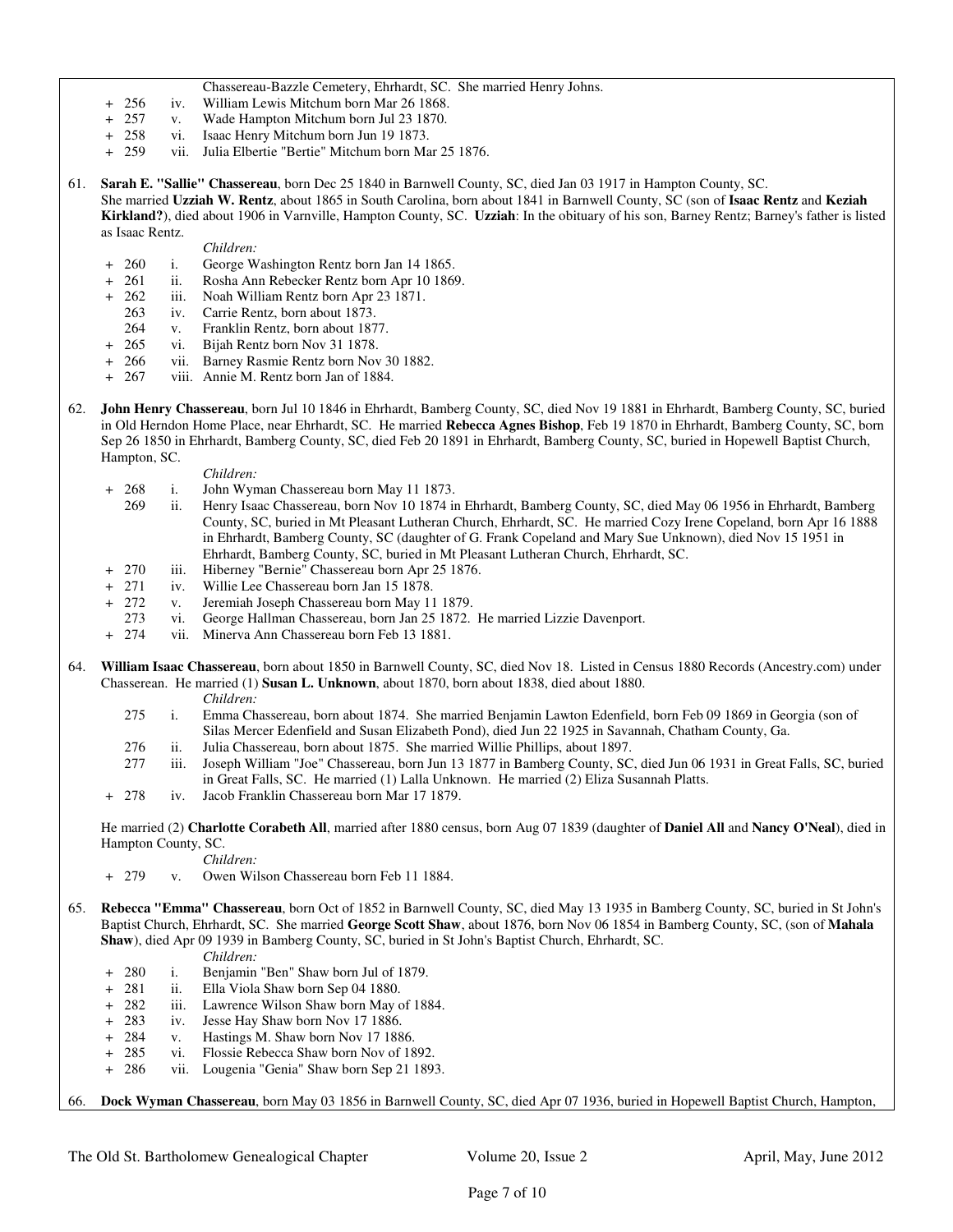- SC. He married **Mamie Sue Crane**, about 1924 in Hampton County, SC, born in Edgefield County, SC.
- *Children:*<br>+ 287 i. James Ha 287 i. James Haddie Chassereau born Feb 07 1887.<br>288 ii. Calvin "Horace" Chassereau born Apr 01 188
- + 288 ii. Calvin "Horace" Chassereau born Apr 01 1889.
- 289 iii. Hoyt Albert Chassereau born Oct 18 1893.
- 290 iv. Clifford C. Chassereau born Nov 17 1893.
- 291 v. Jessie Mae Chassereau, born Oct 17 1895 in Hampton County, SC, died Jul 06 1905 in Hampton County, SC, buried in Hopewell Baptist Church, Hampton, SC.
- 292 vi. Corrie Chassereau, born Nov 11 1897 in Hampton County, SC, died Dec 24 1902 in Hampton County, SC, buried in Hopewell Baptist Church, Hampton, SC.
- 293 vii. Harry Benjamin Chassereau born Jun 01 1900.
- 294 viii. Carroll Dock Chassereau, born Aug 24 1902 in Hampton County, SC, died Jan 04 1908 in Hampton County, SC, buried in Hopewell Baptist Church, Hampton, SC.
- 295 ix. Infant Daughter Chassereau, born Aug 06 1905 in Hampton County, SC, died Aug 06 1905 in Hampton County, SC, buried in Hopewell Baptist Church, Hampton, SC.
- + 296 x. William Dally Chassereau born Jan 21 1907.
- + 297 xi. Grafton "Geddes" Chassereau born Jan 10 1910.
- 68. **Martha Ann Chassereau**, born Oct 17 1838 in Bamberg County, SC, died Feb 14 1885 in Bamberg County, SC, buried in Old Chassereau/Bazzle Cemetery near St. Johns Baptist Church Cemetery, Ehrhardt, Bamberg County, SC. She married **Nathan Thomas Hiers**, born Jul 28 1837 (son of **Stephen Hiers** and **Mary "Polly" Jordan**), died Aug 20 1916.
	-
	- *Children:*<br>298 i. Annie Lau + 298 i. Annie Laurie Hiers born Jan 09 1863.
	- ii. Charles Stephen Hiers born Jul 26 1866.
	- + 300 iii. Leacy Hiers born Apr 09 1869.<br>+ 301 iv. John Blanton Hiers born Jul 16
	- + 301 iv. John Blanton Hiers born Jul 16 1871.
	- v. Lula Virginia Hiers born Sep 16 1873.
	- + 303 vi. Thomas Jefferson Hiers born Sep 08 1876.<br>+ 304 vii. Janie Adrienna Hiers born Sep 06 1879.
	- + 304 vii. Janie Adrienna Hiers born Sep 06 1879.
		- 305 viii. Joseph H. Hiers, born Feb 13 1882, died Jul 18 1911, buried in Hopewell Baptist Church, Hampton, SC.
- 70. **John Alfred Chassereau Jr**, born Sep 25 1844 in Bamberg County, SC, died Jun 22 1909 in Bamberg County, SC, buried in Ehrhardt Cemetery, Ehrhardt, SC. He married **Martha A. Rizer**, Dec 19 1869 by Rev. W. H. Dowling, born Mar 27 1848, died Apr 20 1929, buried in Ehrhardt Cemetery, Ehrhardt, SC.

*Children:*

- 306 i. Lenora Chassereau, born Apr 13 1873 in Barnwell County, SC, died Apr 30 1874 in Barnwell County, SC.
- + 307 ii. Janie "Estelle" Chassereau born Jul 06 1874.
	- iii. Boyce Chassereau, born Dec 13 1875, died Jul 20 1879.
	- 309 iv. J. Alfred Chassereau, born Feb 21 1878, died Mar 14 1900.
- 310 v. Edwin Peeples Chassereau born May 21 1879.
- 311 vi. John Frank Chassereau, born Jun 25 1881, died Jul 08 1951 in Ehrhardt, Bamberg County, SC, buried in Ehrhardt Cemetery, Ehrhardt, SC. He married Mary Murdaugh, born Oct 13 1884 in Barnwell County, SC (daughter of Nelson Pembrook "Brook" Murdaugh and Ella Jones), died Sep of 1966 in Bamberg County Hospital, Bamberg, SC, buried in Ehrhardt Cemetery, Ehrhardt, SC.
- + 312 vii. Florrye Mell Chassereau born Apr 12 1886.
- 73. **Christina Chassereau**, born about 1850, died Before 1900 Census. She married **James Lawrence Kearse**, born about 1853 (son of **Oliver Perry Kearse** and **Martha Amanda Dickinson**), died before 1900 Census. Children are all listed as living with their Uncle Maner P. Kearse and his wife Julia.

*Children:*

- + 313 i. Walter "Clarence" Kearse born Oct of 1880.
- + 314 ii. Anna Inez Kearse.
- + 315 iii. Hugh Thompson Kearse born Sep of 1888.
- + 316 iv. Grover Cleveland Kearse born Sep 19 1888.
	- 317 v. Clara Kearse, born Aug 29 1882, died about 1901.
- 75. **Mary Tucker "Mollie" Williams**, born Feb of 1843 in South Carolina, died in Beaufort County, SC. She married **James Hamilton Barker**, about 1864, born Oct 23 1838 in Barnwell County, SC (son of **William Ransom Barker** and **Elizabeth Eve Ellis**), died Nov 07 1928 in Barnwell County, SC.

*Children:*

 318 i. Joseph Samuel Barker, born Dec 03 1877 in Gillisonville, Jasper County, SC, died Nov 06 1965 in Gillisonville, Jasper County, SC. He married Cornelia Pelkot Pinckney, born Feb 13 1889 in Bluffton, Beaufort County, SC, died Dec 09 1949.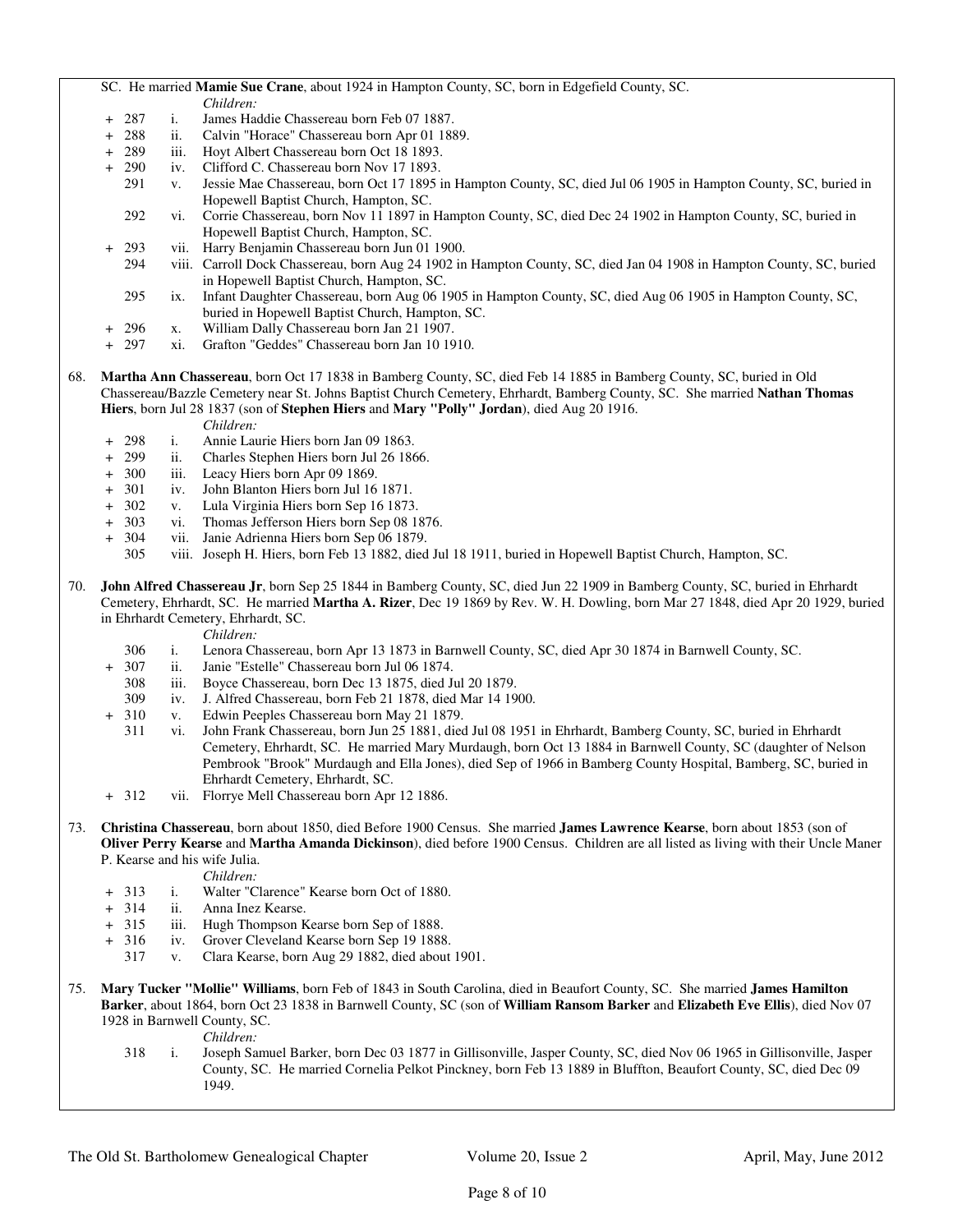- 319 ii. Charles Benjamin Barker, born May 03 1866 in Barnwell County, SC, died May 28 1935 in Beaufort County, SC, occupation Farmer, buried in Beaver Dam Baptist Church, Gray, SC. He married Leila Anna Unknown.
- 320 iii. James R. Barker, born Aug of 1880. Living in Hardeville, SC as of May 1935.
- 76. **Owen Wilson Williams**, born about 1845 in Barnwell County, SC, died Sep 19 1883 in Ulmers, Barnwell County, SC, buried in Great Salkehatchie Cemetery, Ulmer, SC. He married **Susannah Rebecca "Becky" Ulmer**, born about 1848 (daughter of **Ephrian Ulmer** and **Eliza Jane Cone**), died about 1923, buried in Great Salkehatchie Cemetery, Ulmer, SC.
	- *Children:*
	- + 321 i. Henry Edgar Williams born about 1875.
	- 322 ii. Robin Plato Williams, born about 1876, died Apr 27 1894.
	- + 323 iii. Thamar Eliza Williams born about 1880.
- 77. **Thadeaus "Eli" Williams**, born about 1848 in Barnwell County, SC, died about 1910 in Florida. He married **Josephine Bowers**, born about 1856 (daughter of **Giles Calvin Bowers** and **Sarah Loadholt**), died 1927. *Children:*
	- + 324 i. William Aiken Williams born Jan 14 1885.
		- 325 ii. Lucy Jane Williams, born Oct 17 1872 in South Carolina, died Nov 25 1934 in Savannah, Chatham County, Ga. She married Jesse Frank Dyches, born Jun 16 1873 in Barnwell County, SC (son of David W. Dyches and Rebecca Ann Lancaster), died Mar 04 1941 in Savannah, Chatham County, Ga. Jesse: After the death of Lucy Jane Williams Dyches, Jesse Frank Dyches married Florence Estelle Lancaster.
	- + 326 iii. Daisy Gertrude Williams born Jan 30 1879.
- 78. **Harriet Cornelia Williams**, born May of 1849 in Great Salkehatchie, Barnwell County, SC, died Jan 23 1941 in Appling, Ga. She married **Nicholas Franklin Priester**, about 1871, born Mar of 1849 in Barnwell County, SC (son of **William Priester** and **Elizabeth Moye**), died Apr 07 1927 in Jessup, Wayne County, Ga.
	- *Children:*
	- 327 i. Reuben W. Priester, born about 1873, died before 1900 Census.
	- 328 ii. Herbert F. Priester born Sep 1874.<br>329 iii. Hattie B. Priester born Aug of 187
	- iii. Hattie B. Priester born Aug of 1876.
	- 330 iv. Mary Elizabeth Priester, born May of 1878 in South Carolina.
	- 331 v. James William Priester born Sep 18 1880.
	- 332 vi. Manning Eugene Priester born Feb of 1883.
	- 333 vii. Laurie Priester, born Feb of 1883 in South Carolina. He married Lorraine Unknown, 1929.
	- + 334 viii. Earl Priester born Feb 05 1886.
	- + 335 ix. Nicholas Francis Priester born Apr 15 1888.
		- 336 x. Henrietta "Agnes" Priester, born Sep of 1890 in South Carolina.
- 79. **John "Jack" Williams**, born Apr 01 1851 in Barnwell County, SC, died Jan 07 1880 in Allendale, Barnwell County, SC. He married **Clementine V. Bowers**, born about 1857 in South Carolina (daughter of **Giles Calvin Bowers** and **Sarah Loadholt**), died Oct 07 1935 in Allendale County, SC, buried in Swallow Savannah Cemetery, Allendale, SC. **Clementine**: Married a second time to Fleming Chavous b. 1857 d. 1921.
	- *Children:*
	- 337 i. J. H. Williams, born 1872, died 1876.
- 80. **Orianna Agnes Williams**, born Oct 11 1853 in Barnwell County, SC, died Jul 04 1928 in Allendale, Barnwell County, SC. She married **John Turnbull "Bull" Hogg**, about 1879 in Barnwell County, SC, born Jun 21 1846 in Barnwell County, SC (daughter of **Thomas Franklin Hogg** and **Mary Ann Barker**), died Dec 27 1903 in Barnwell County, SC.
	- *Children:*
	- 338 i. Thomas Franklin Hogg, born Jul 27 1880 in Barnwell County, SC, died Jun 19 1925 in Barnwell County, SC. He married Mollie Florence Creech, born May 11 1878 in Barnwell County, SC (daughter of Henry Clay Creech and Laura Eugenia Harrison), died Jul 05 1945 in Barnwell County, SC.
	- 339 ii. Minnie Mary Winifred Hogg born Mar 10 1882.
	- 340 iii. Agnes Hogg, born Jan 10 1884 in Barnwell County, SC, died Jan 10 1884 in Barnwell County, SC.
	- 341 iv. James Wilson Hogg born Dec 30 1885.
	- 342 v. John Turnbull Hogg, born May 28 1888 in Barnwell County, SC, died Sep 15 1889 in Barnwell County, SC.
	- + 343 vi. Virginia Agnes Hogg born Dec 08 1891.